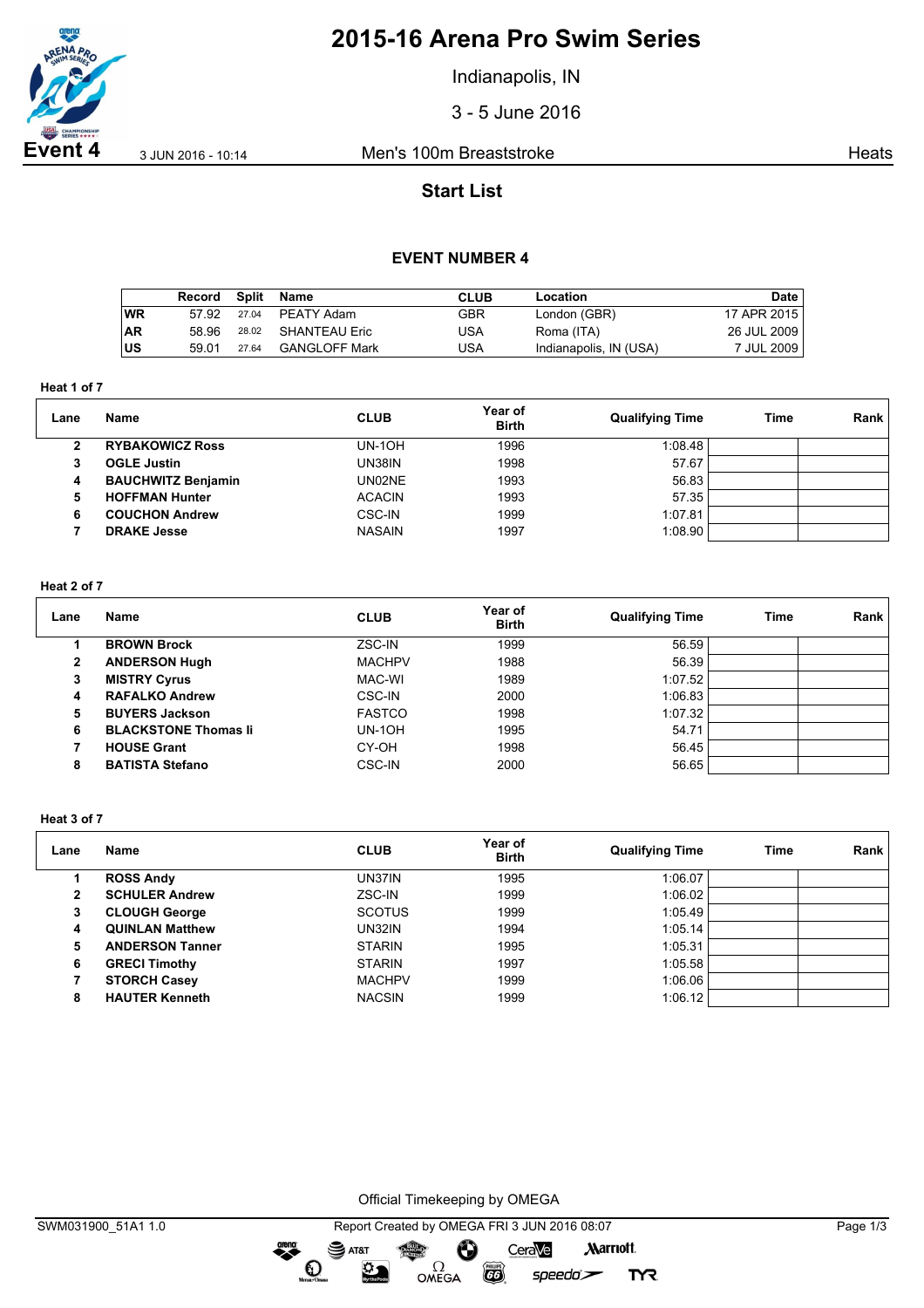

# **2015-16 Arena Pro Swim Series**

Indianapolis, IN

3 - 5 June 2016

**Event 4** 3 JUN 2016 - 10:14 Men's 100m Breaststroke Ment Steats

## **Start List**

### **EVENT NUMBER 4**

**Heat 4 of 7**

| Lane | Name                   | <b>CLUB</b>   | Year of<br><b>Birth</b> | <b>Qualifying Time</b> | <b>Time</b> | Rank |
|------|------------------------|---------------|-------------------------|------------------------|-------------|------|
|      | <b>HUSCH Stephen</b>   | <b>IU-IN</b>  | 1996                    | 1:04.91                |             |      |
| 2    | <b>STAVER Nicholas</b> | umizmv        | 1997                    | 1:04.57                |             |      |
| 3    | <b>BALS Chris</b>      | UN20IN        | 1996                    | 1:04.22                |             |      |
| 4    | <b>VAUGHAN Charles</b> | CSC-IN        | 1998                    | 1:04.15                |             |      |
| 5    | <b>GARDNER Joseph</b>  | MSC-IN        | 1996                    | 1:04.16                |             |      |
| 6    | <b>KOSTBADE Gary</b>   | <b>DUNEIN</b> | 1998                    | 1:04.30                |             |      |
|      | <b>BARNUM Keefer</b>   | LAK-KY        | 1999                    | 1:04.60                |             |      |
| 8    | <b>ANDJELIC Nikola</b> | <b>IU-IN</b>  | 1997                    | 1:05.07                |             |      |

#### **Heat 5 of 7**

| Lane | Name                    | <b>CLUB</b>   | Year of<br><b>Birth</b> | <b>Qualifying Time</b> | Time | Rank |
|------|-------------------------|---------------|-------------------------|------------------------|------|------|
|      | <b>BERGER Brennen</b>   | UN-1KY        | 1995                    | 1:04.04                |      |      |
| 2    | <b>OWEN Todd</b>        | UN-1KY        | 1995                    | 1:02.95                |      |      |
| 3    | <b>KURZ Tanner</b>      | IU-IN         | 1993                    | 1:02.07                |      |      |
| 4    | <b>TIERNEY Sam</b>      | <b>UMIZMV</b> | 1993                    | 1:00.15                |      |      |
| 5    | <b>CLAVERIE Carlos</b>  | UN-1KY        | 1996                    | 1:00.82                |      |      |
| 6    | <b>HALL Joshua</b>      | <b>NYACMR</b> | 1991                    | 1:02.40                |      |      |
|      | <b>BROCK Levi</b>       | <b>IU-IN</b>  | 1995                    | 1:03.29                |      |      |
| 8    | <b>ALBRACHT Anthony</b> | <b>KCSAMV</b> | 1996                    | 1:04.15                |      |      |

#### **Heat 6 of 7**

| Lane | Name                  | <b>CLUB</b>   | Year of<br><b>Birth</b> | <b>Qualifying Time</b> | <b>Time</b> | Rank |
|------|-----------------------|---------------|-------------------------|------------------------|-------------|------|
|      | <b>SMITH Austin</b>   | <b>ALPSCO</b> | 1993                    | 1:03.86                |             |      |
| 2    | <b>INGLIS Euan</b>    | <b>SCOTUS</b> | 1993                    | 1:02.55                |             |      |
| 3    | <b>NOWICKI Devon</b>  | <b>AQUAMI</b> | 1997                    | 1:01.96                |             |      |
| 4    | <b>FINK Nic</b>       | <b>ABSCGA</b> | 1993                    | 59.52                  |             |      |
| 5    | <b>HAYDEN Zachary</b> | CW-MI         | 1987                    | 1:00.71                |             |      |
| 6    | <b>PRESTON Kieran</b> | <b>SCOTUS</b> | 1997                    | 1:02.37                |             |      |
|      | <b>ZITO Nick</b>      | <b>WESTIL</b> | 1994                    | 1:03.28                |             |      |
| 8    | <b>STUMP Zach</b>     | IA-IN         | 1996                    | 1:04.11                |             |      |

Official Timekeeping by OMEGA

OMEGA

dreng:

 $\mathbf O$ 

 $\sum_{n=1}^{\infty}$ 

SWM031900\_51A1 1.0 Report Created by OMEGA FRI 3 JUN 2016 08:07 Page 2/3 SAT&T CeraVe **Marriott** Ô

 $\overline{G}$ 

 $speedo$ 

**TYR**